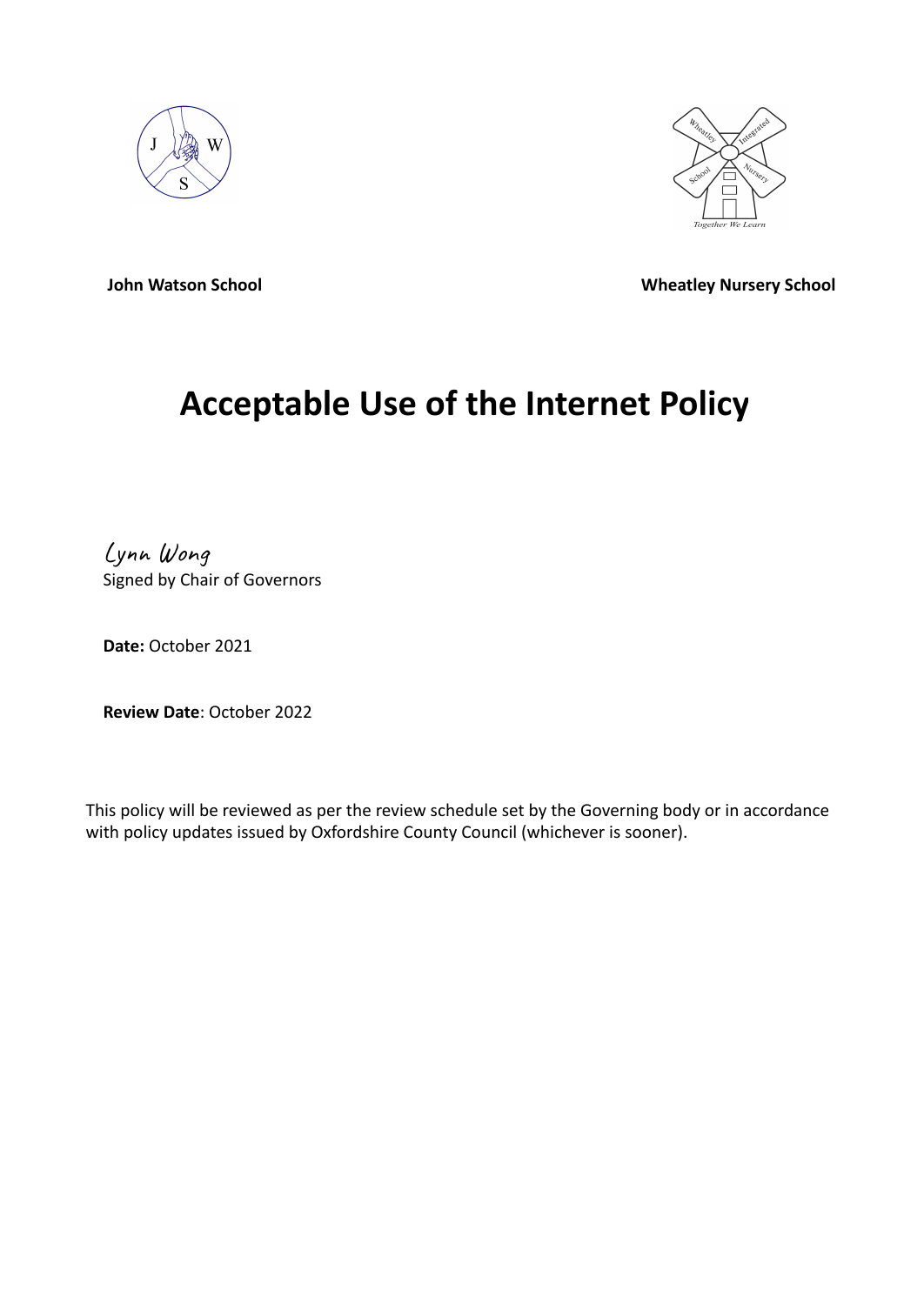This aims of this policy are:

- to identify the specific risks pertaining to John Watson School staff, students and families,
- to clarify safe practice
- to outline procedures in the event of unsafe practice or a breach of protocol.

For clarity, the e-safety policy uses the following terms unless otherwise stated:

**Users** - refers to staff, governing body, school volunteers, students and any other person working in or on behalf of the school, including contractors..

**Parents** – any adult with a legal responsibility for the child/young person outside the school e.g. parent, guardian, carer.

**School** – any school business or activity conducted on or off the school site, e.g. visits, school trips etc.

**Wider school community** – students, all staff, governing body, parents, carers, therapists.

### **Roles and Responsibilities**

#### **Governing Body**

The governing body will:

- Review this policy at annually and in response to any e-safety incident to ensure that the policy is up to date, covers all aspects of technology use within the school, to ensure e-safety incidents were appropriately dealt with and ensure the policy was effective in managing those incidents.
- Ensure the Safeguarding governor has e-safety within their remit and reports incidents to the governing body.

#### **Designated Safeguarding Lead**

The Designated Safeguarding Lead will:

- have a lead for e-safety within their remit. This can be delegated to another member of staff (e.g. the ICT Lead within the school) but all incidents must be reported to the Designated Safeguarding Lead via the school Record of Concern system
- follow all incidents up appropriately and will share with the Headteacher and Governors and share the outcome with the person who reported the incident and with all parties concerned
- report incidents to the LADO (Local authority designated officer) and CEOP (Child exploitation and online protection) as appropriate
- ensure the member of staff with the lead for ICT devises a whole school programme for e-safety, teaching our students the risks and strategies for safe use of the internet and how to report to CEOP either themselves, or through a responsible adult, should the need arise
- ensure the member of staff with a lead for ICT offers training to staff and parents on safe use of the internet and how to report incidents to CEOP as necessary
- ensure all staff are clear on the reporting procedure
- review the e-safety policy in the event of e-safety incidents

#### **ICT Technical Support Staff**

Technical support staff are responsible for ensuring that the IT technical infrastructure is secure. Technical Support is offered through 123 ICT on the Primary site and Wheatley Park School on the Secondary site. This support will include at a minimum:

- anti-virus software is fit-for-purpose, up to date and applied to all capable devices
- operating system updates are regularly monitored and devices are updated as appropriate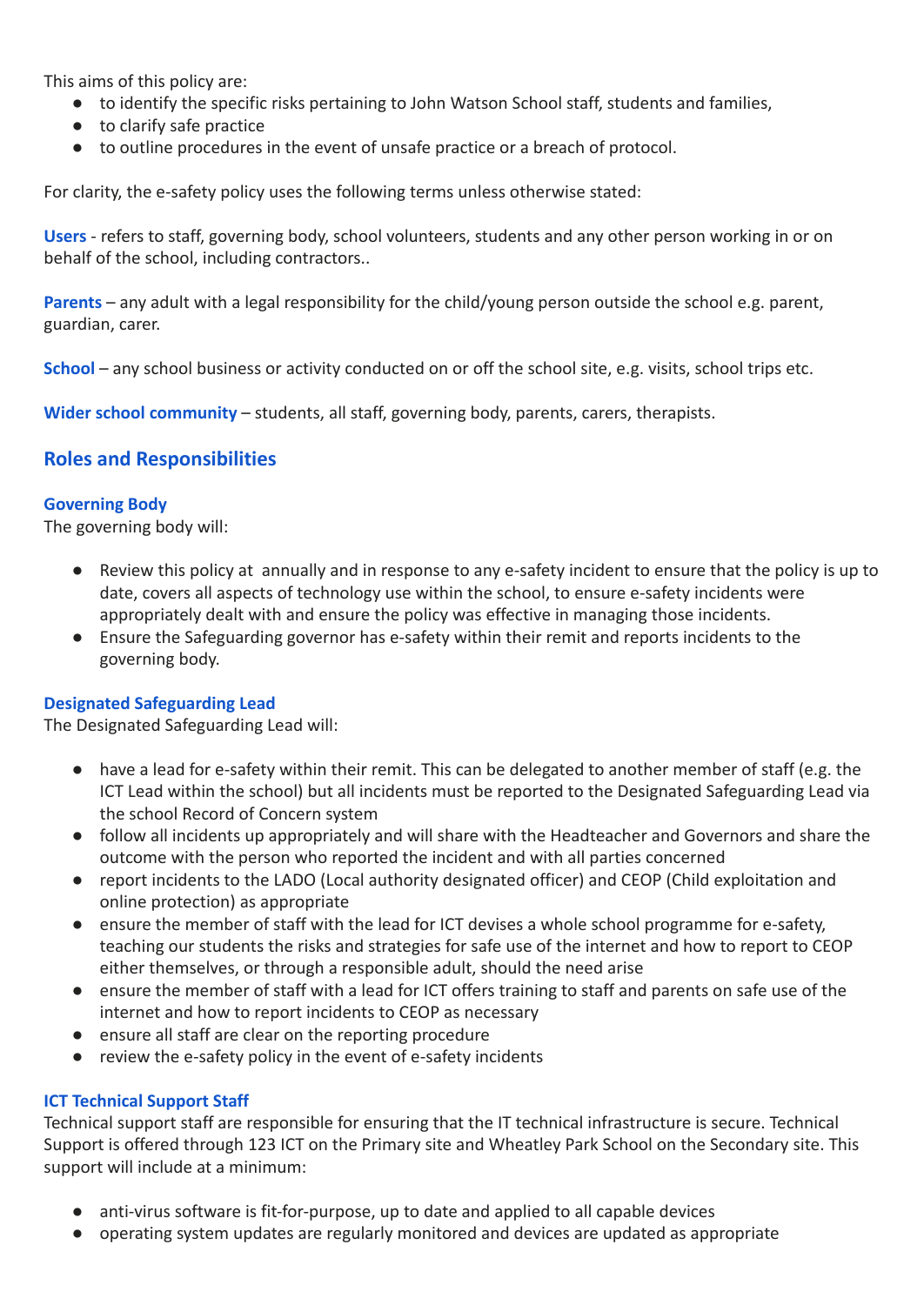- any e-safety technical solutions such as Internet filtering are operating correctly.
- filtering levels are applied appropriately and according to the age of the user; that categories of use are discussed and agreed with the Designated Safeguarding Lead.
- passwords are applied correctly to all users regardless of age. Passwords for staff will be a minimum of 8 characters.

#### **All Staff**

Staff are to ensure that:

- all details within this policy are understood and followed. If anything is not understood it should be brought to the attention of the Designated Lead for Safeguarding.
- any e-safety incident is reported to the Designated Lead for Safeguarding, or in their absence to their line manager.
- any breaches of the acceptable use agreement may be lead to disciplinary action.

#### **All Students**

The risks to our students are different to those in mainstream schools. A number of our students are unable to access the internet independently and it is important that staff and family members/carers, accessing it on their behalf are clear as to the risks. As a result, it is not expected that all students sign an acceptable use policy as is the case in most schools, instead, an 'Advice to Parents' sheet (appendix 1) is sent home and parents are asked to sign and all students undergo an 'acceptable use of the internet' lesson at the start of each year.

An acceptable use of the internet policy is shared with all students and their parents/carers, signed and returned. For those students who are unable to use the internet independently, their parents/carers sign to show their understanding of acceptable use.

#### **Technology**

John Watson School uses a range of devices including PCs, laptops, Apple Macs, iPads. In order to safeguard the student and in order to prevent loss of personal data we employ the following assistive technology:

**Internet Filtering** – **Email Filtering Passwords** – **Anti-Virus software**

#### **Safe Use**

**Internet** - We believe the internet is a valuable learning tool. It also comes with risks and we will ensure all students able to access the internet independently are taught how to stay safe through the curriculum.

**Email** – Staff emails are subject to Freedom of Information requests. If it is necessary to send a personal [em](mailto:john09@safeict.lincs.sch.uk)ail, it must be marked 'personal' in the subject box in line with county council policy.

**Photos and videos** – Due to the level of personal care carried out by staff, use of phones with cameras are not permitted in personal care areas, or general areas on site. In designated areas such as offices, team rooms and staff rooms, mobile phone use is permitted. This recognises the need for staff located on both sites to communicate across the school at all times. All parents must sign a photo/video release slip at the beginning of each academic year; non-return of the permission slip will not be assumed as acceptance. Photographs and video should only be taken using school equipment, and not members of staff's own personal devices.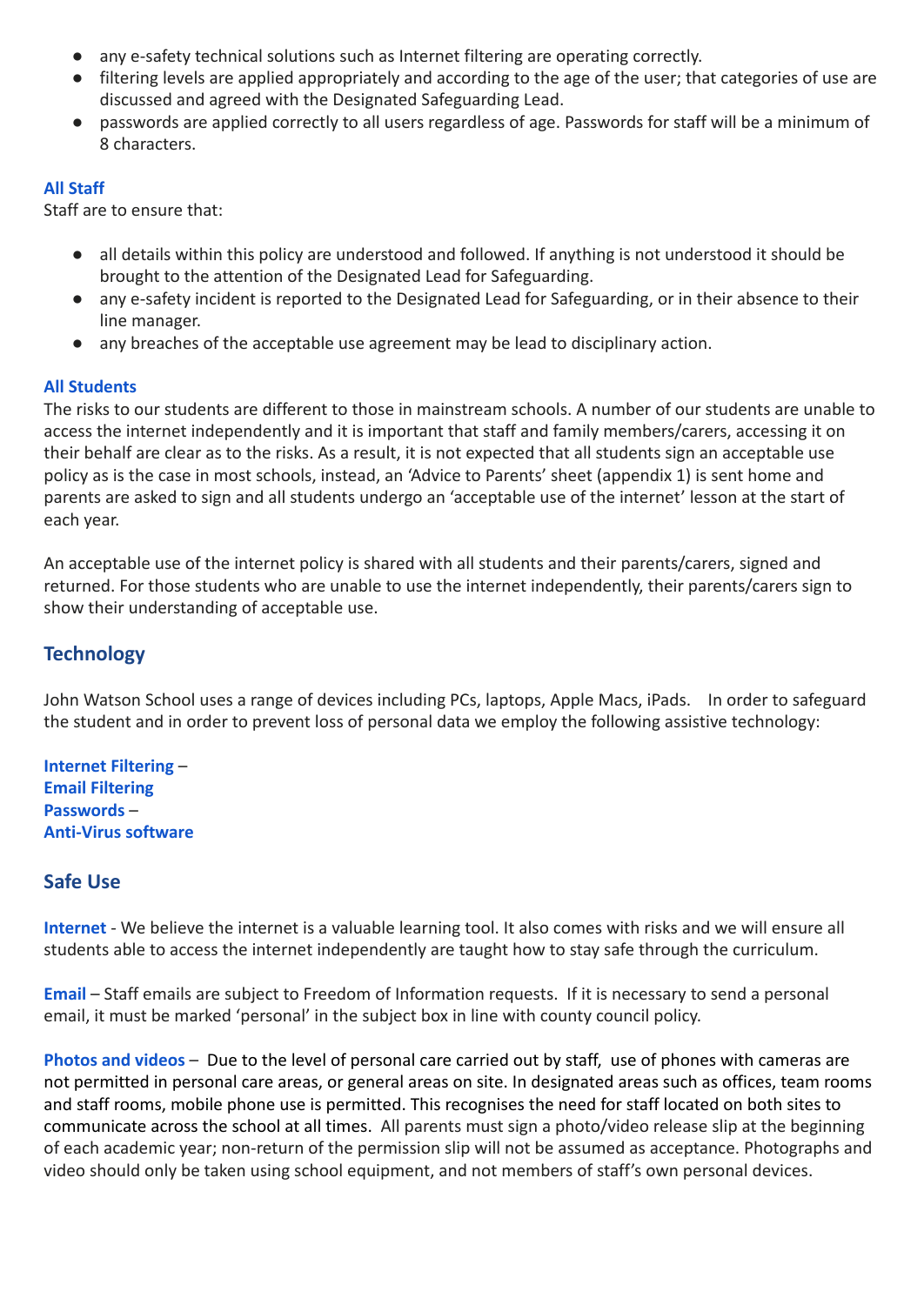#### **Social Networking** -

Out of school, staff using social networking for personal use should never undermine the school, its staff, parents or children. The school, or any obvious reference to it, should not be mentioned on social media. The following guidance prevents staff becoming vulnerable to allegations:

- **Staff should not become "friends" with parents or pupils on personal social networks**.
- The school advises against online friendships and communication with former pupils, particularly if the pupils are under the age of 18 years. In cases where employees in schools/services are related to parents/carers and/or pupils or may have formed online friendships with them prior to them becoming parents/carers and/or pupils of the school/service, they must avoid all reference to school/students and staff on-line.
- Disciplinary action may be taken in relation to those members of staff who choose not to follow the specific guidance outlined above.

#### **The school website**

The school website is a broadcast service and a one-way communication method in order to share school information with the wider school community and as such no two-way communication will take place.

In addition, the following is to be strictly adhered to:

- Permission slips (via the school photographic policy) must be consulted before any image or video of any child is uploaded.
- There is to be no identification of students using first name and surname; first name only is to be used.
- All posted data must conform to copyright law; images, videos and other resources that are not originated by the school are not allowed unless the owner's permission has been granted or there is a licence which allows for such use (i.e. creative commons).

**Notice and take down policy** – should it come to the school's attention that there is a resource which has been inadvertently uploaded, and the school does not have copyright permission to use that resource, it will be removed within one working day.

Further e-safety information and advice can be found on:

Action for Children Go to <http://www.actionforchildren.org.uk/> [Chatdanger](http://www.chatdanger.com/) - potential dangers on interactive services Go to <http://www.chatdanger.com/> Child Exploitation and Online Protection Centre Go to <http://www.ceop.gov.uk/> Childnet - Internet safety resources Go to <http://www.childnet-int.org/kia> Confidential advice Go to <http://www.swgfl.org.uk/services> Get safe online Go to <http://www.getsafeonline.org/> Kidsmart - internet safety programme Go to [http://www.kidsmart.org.uk](http://www.kidsmart.org.uk/) **[ThinkUKnow](http://www.thinkuknow.co.uk/)**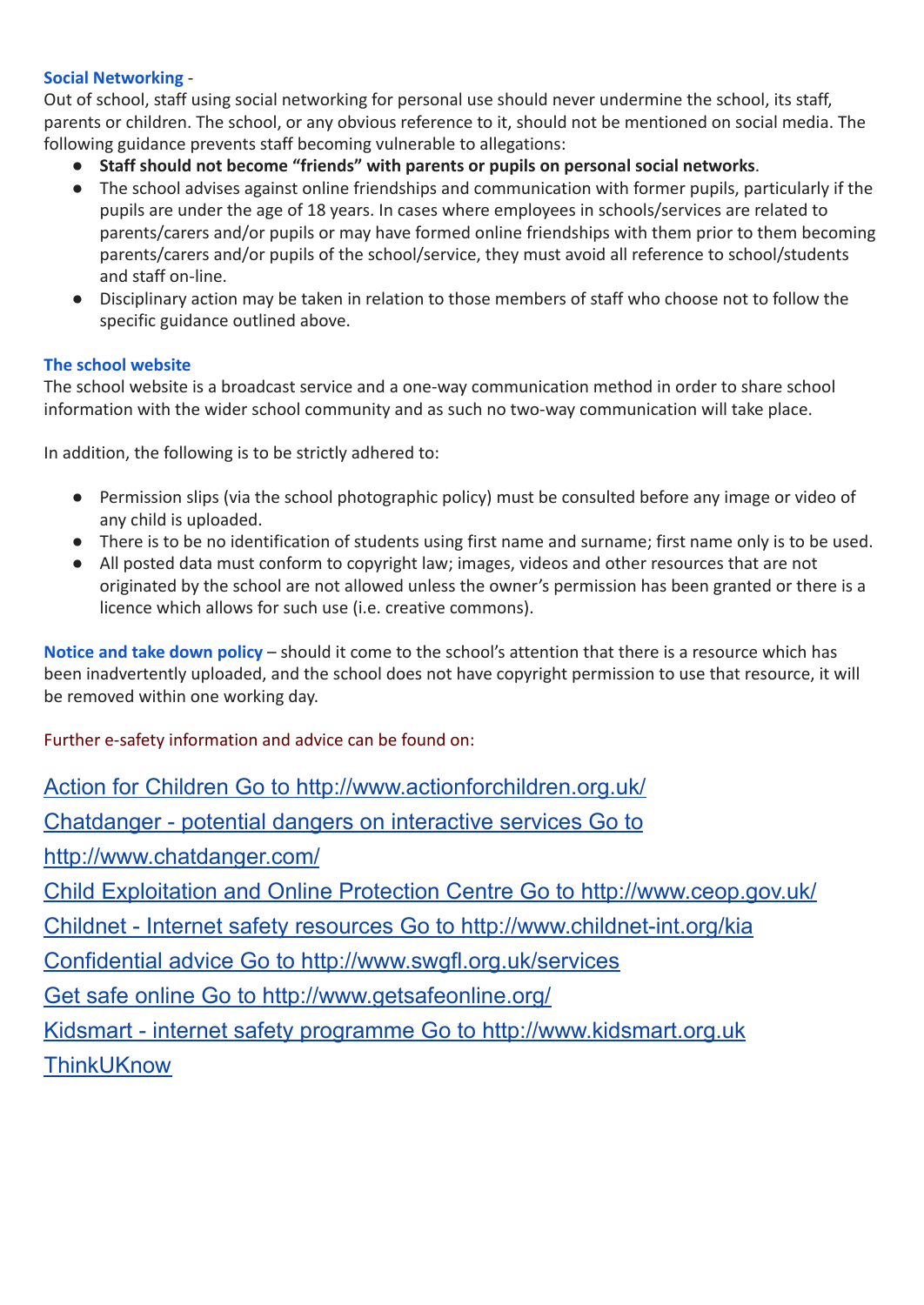#### **Appendices**

#### **Appendi 1:**

Dear Parents and Carers

At John Watson School, we believe the internet is a valuable tool for learning and can make a useful contribution to home and school work. It does not, however, come without risk and as a result, we have put together the following guidance for home use to reinforce the expectations at school. Please could you sign and return the attached slip to indicate your agreement and to identify any further support you feel you may need.

In line with national guidance, we parents and carers of those able to access the internet independently, we recommend:

- Parents and carers discuss the rules for using the Internet and decide together when, how long, and what comprises appropriate use.
- All devices with internet access are kept in a public space within the home.
- Parents and carers get to know the sites their child visits, and talk to them about what they are learning.
- Parents and carers ensure their child is not giving out personal identifying information on the Internet, such as a picture, an address, phone number, school name,, in any electronic communication.
- Parents/carers do not have financial details saved in devices at home that may enable their child to accidentally buy further levels/opportunities from gaming sites and or buy products in general.
- Parents and carers should encourage their child not to respond to any uninvited messages and to tell them if they receive any such messages or images, so they can report to CEOP on <https://www.ceop.police.uk>
- Parents and carers ensure that their child does not knowingly make any malicious comments to or about another child, member of the school staff or the school on any site that may lead to it being in the public domain. The school may choose to report the matter to the police should this happen.

At school, we ensure:

- Students do not have access to any social media sites
- Students do not access any sites that are sexually explicit, violent, put them at risk of radicalisation, or make them vulnerable for other reasons. We have tight filters around inappropriate sites and these are applied by 123 ICT on the primary site and Wheatley Park School on the secondary site.
- Students have an understanding of how to use the internet safely, through explicitly teaching safe use.
- Devices with internet access are not permitted on site and all access to the internet is monitored by staff trained in internet safety.
- Students are always supervised when using the internet.
- Should a student gain access to a social media site from a school device by bypassing systems, the school will take disciplinary action in line with the behaviour policy.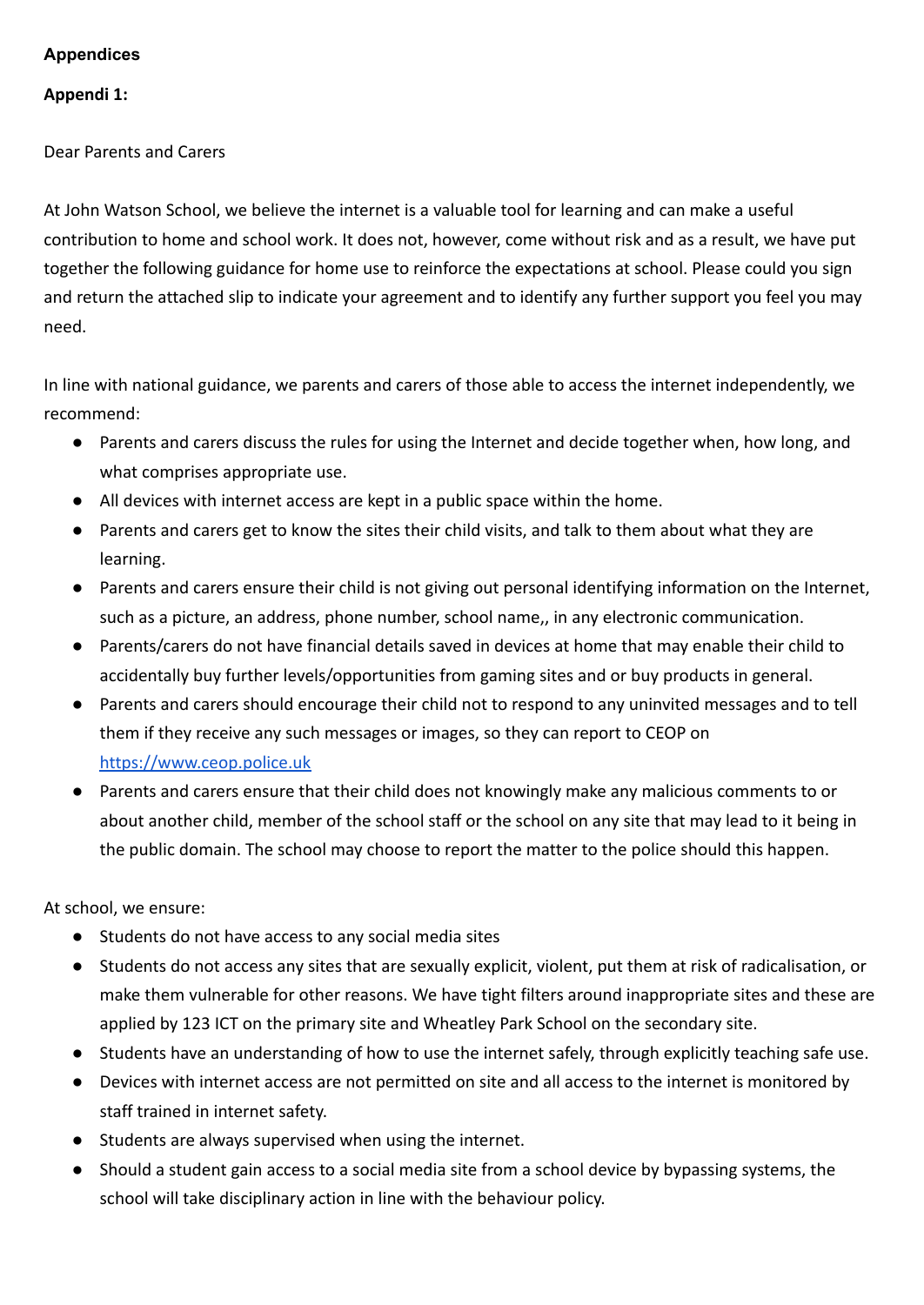#### **Free advice for parents and carers is available from the following sources:**

| <b>Parent's Online</b>                                                                                    |
|-----------------------------------------------------------------------------------------------------------|
| Website: www.parentsonline.gov.uk                                                                         |
| <b>Parents' Information Network (PIN)</b>                                                                 |
| Website:http://www.pin.org.uk                                                                             |
| PO Box 16394                                                                                              |
| London SE1 3ZP                                                                                            |
| Tel: 0891 633 644                                                                                         |
| Action for Children Go to http://www.actionforchildren.org.uk/                                            |
| Chatdanger - potential dangers on interactive services Go to http://www.chatdanger.com/                   |
| Child Exploitation and Online Protection Centre Go to http://www.ceop.gov.uk/                             |
| Childnet - Internet safety resources Go to http://www.childnet-int.org/kia                                |
| Confidential advice Go to http://www.swgfl.org.uk/services                                                |
| Get safe online Go to http://www.getsafeonline.org/                                                       |
| Kidsmart - internet safety programme Go to http://www.kidsmart.org.uk                                     |
| ThinkUKnow                                                                                                |
| If you have any further questions, please do not hesitate to contact me.<br><b>Best wishes</b>            |
| <b>Stephen Passey</b>                                                                                     |
| Headteacher and Designated Safeguarding Lead                                                              |
|                                                                                                           |
| I/we have read the above guidance and expectations and agree to work in partnership with school to ensure |
| I would like the following support from the school in internet safety (please tick as appropriate):       |
| Training on the risks posed by the internet and how to use it safely                                      |
| Leaflet on the risks posed by the internet and how to use it safely _                                     |
| Other suggestions:                                                                                        |
|                                                                                                           |
|                                                                                                           |
|                                                                                                           |
|                                                                                                           |

signed…………………………………………………………………………………….date…………………… …………………………….

## **Appendix 2**